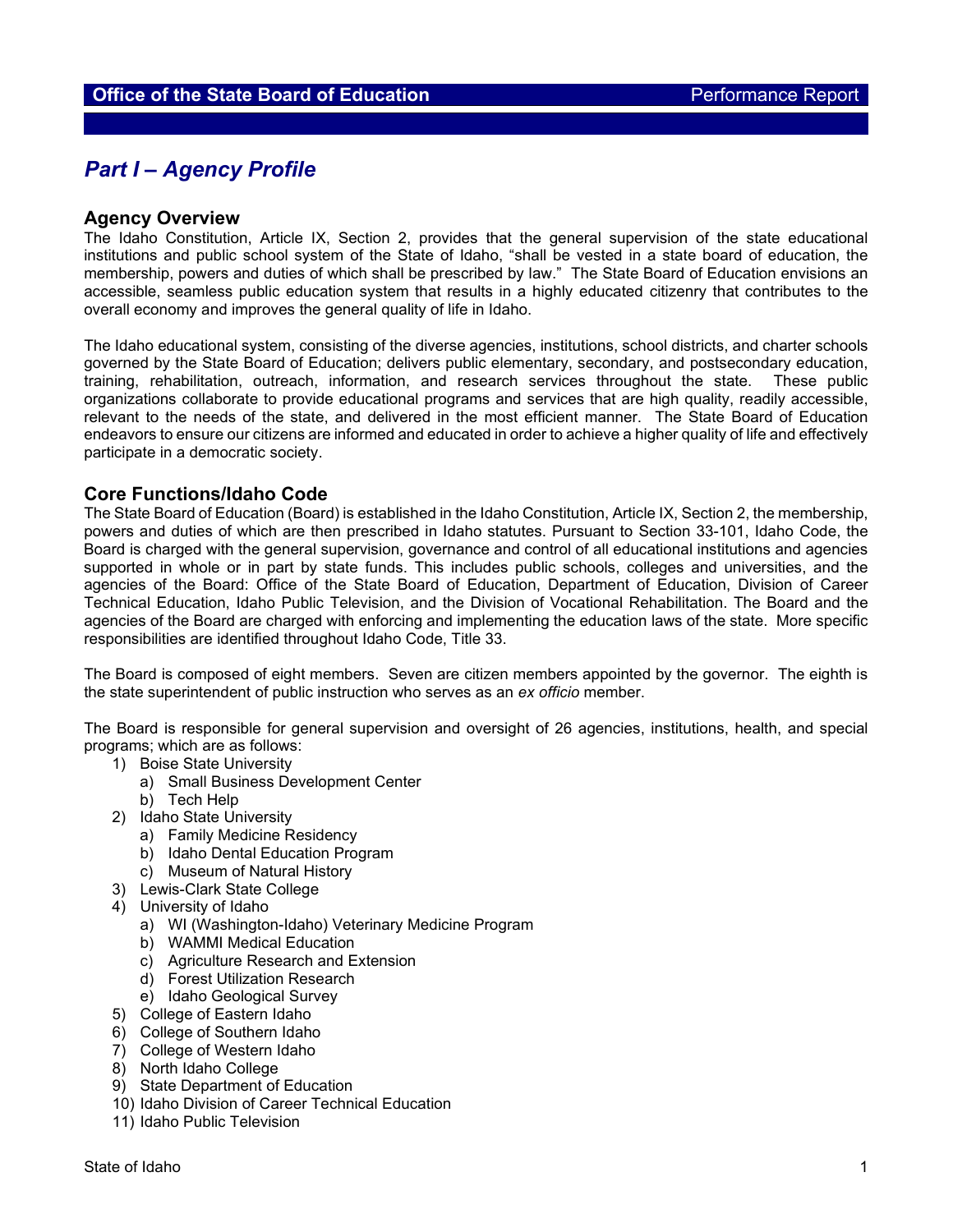- 12) Idaho Division of Vocational Rehabilitation
- 13) Special and Health Programs:
	- a) Special Programs, Scholarships and Grants

b) Health Programs: University of Utah School of Medicine, Boise Internal Medicine Residency, Eastern Idaho Psychiatry, Eastern Idaho Regional Medical Center Residency Programs, Family Medicine Residency of Idaho, Kootenai Clinic Family Medicine Coeur d'Alene Residency, and Western Idaho Psychiatry

### **Revenue and Expenditures**

| <b>Revenue</b>                  |       | <b>FY 2018</b> | <b>FY 2019</b> | <b>FY 2020</b> | <b>FY 2021</b>        |
|---------------------------------|-------|----------------|----------------|----------------|-----------------------|
| General Fund                    |       | \$5,584,900    | \$6,374,900    | \$5,552,900    | 7,761,000             |
| <b>Federal Grant</b>            |       | \$2,736,400    | \$2,740,100    | \$2,744,200    | 502.100               |
| Misc. Revenue                   |       | \$715,200      | \$6,846,200    | \$7,223,300    | 7,831,900             |
|                                 | Total | \$9,036,500    | \$15,961,200   | \$15,520,400   | 16,095,000            |
| <b>Expenditures</b>             |       | <b>FY 2018</b> | <b>FY 2019</b> | <b>FY 2020</b> | <b>FY 2021</b>        |
| <b>Personnel Costs</b>          |       | \$3,080,900    | \$3,377,900    | \$3,581,700    | 5,541,000             |
| <b>Operating Expenditures</b>   |       | \$3,414,200    | \$9,877,000    | \$9,220,700    | 8.979.000             |
| Capital Outlay                  |       | \$3,000        | \$42,900       | \$54,600       | $\Omega$ <sup>1</sup> |
| <b>Trustee/Benefit Payments</b> |       | \$2,538,400    | \$2,663,400    | \$2,663,400    | 1,575,000             |
|                                 | Total | \$9,036,500    | \$15,961,200   | \$15,520,400   | 16,095,000            |

### **Health Education Programs Revenue and Expenditures**<sup>2</sup>

| ncann Luucanon rugnamo Kovonuo anu Lyponunuroo |                |                        |                |           |
|------------------------------------------------|----------------|------------------------|----------------|-----------|
| <b>Revenue</b>                                 | <b>FY 2018</b> | <b>FY 2019</b>         | <b>FY 2020</b> | FY 2021   |
| University of Utah                             | \$1,576,000    | \$1,694.900            | \$2,049,800    | 2,098,500 |
| <b>FMRI - Boise</b>                            | \$2,530,000    | \$2,770,000            | \$3,010,000    | 2,859,500 |
| FMR - Kootenai                                 | \$560,000      | \$650,000              | \$740,000      | 703,000   |
| <b>Boise Internal Medicine</b>                 | \$540,000      | \$617,500<br>\$845,000 |                | 850,200   |
| Eastern Idaho Medical                          | \$0            | \$455,000              | \$1,005,000    | 1,714,700 |
| <b>Bingham Internal Medicine</b>               | \$0            | \$525,000              | \$635,000      |           |
| Psych Residency                                | \$157,800      | \$397,800              | \$397,800      | 567,900   |
| Total                                          | \$5,363,800    | \$7,110,200            | \$7,110,200    | 8,793,800 |
| <b>Expenditures</b>                            |                |                        |                |           |
|                                                | <b>FY 2018</b> | FY 2019                | <b>FY 2020</b> | FY 2021   |
| University of Utah                             | \$1,576,000    | \$1,694,900            | \$2,049,800    | 2,098,500 |
| <b>FMRI - Boise</b>                            | \$2,530,000    | \$2,770,000            | \$3,010,000    | 2,859,500 |
| FMR - Kootenai                                 | \$560,000      | \$650,000              | \$740,000      | 703,000   |
| <b>Boise Internal Medicine</b>                 | \$540,000      | \$617,500              | \$845,000      | 850,200   |
| Eastern Idaho Medical                          | \$0            | \$455,000              | \$1,005,000    | 1,714,700 |
| <b>Bingham Internal Medicine</b>               | \$0            | \$525,000              | \$635,000      | $\Omega$  |
| Psych Residency                                | \$157,800      | \$397,800              | \$397,800      | 567,900   |

1No funds were appropriated by legislature for this year.

2Revenue and Expenditures for WWAMI, Idaho Dental Education Program and WI Vet Med are reported in agency performance reports.

3Lost accreditation, no funding provided.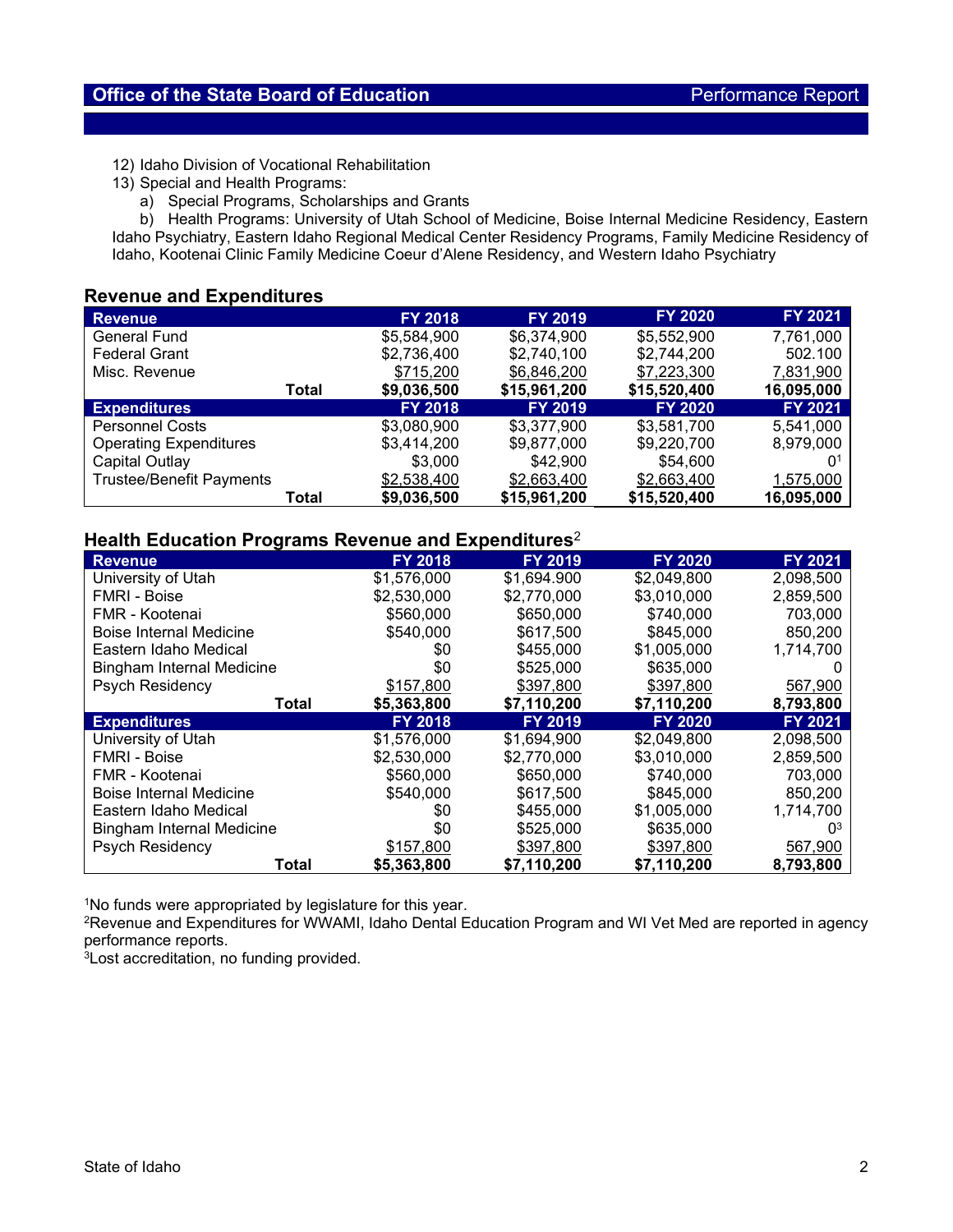## **Office of the State Board of Education Performance Report**

| Profile of Cases Managed and/or Key Services Provided |
|-------------------------------------------------------|
|-------------------------------------------------------|

| <b>Cases Managed and/or Key Services Provided</b>                                 | <b>FY 2018</b> | <b>FY 2019</b> | <b>FY 2020</b> | FY 20211     |
|-----------------------------------------------------------------------------------|----------------|----------------|----------------|--------------|
| <b>Student Aid Dollars</b>                                                        |                |                |                |              |
| Atwell Parry Work Study Program<br>$\bullet$                                      | \$1,186,000    | \$1,186,000    | \$1,186,695    | \$1,186,000  |
| Armed Forces and Public Safety Officer<br>$\bullet$                               |                |                |                |              |
| Scholarship                                                                       | \$174,497      | \$185,627      | \$158,777      | \$98,915     |
| <b>GEAR UP Idaho Scholarship</b><br>$\bullet$                                     | \$1,590,354    | \$2,679,543    | \$2,949,357    | \$3,332,961  |
| Opportunity Scholarship <sup>2</sup><br>$\bullet$                                 | \$11,585,371   | \$14,237,582   | \$15,628,220   | \$20,439,343 |
| Opportunity Scholarship for Adult Learners                                        | \$0            | \$104,564      | \$357,088      | \$324,909    |
| Postsecondary Credit Scholarship                                                  | \$62,850       | \$113,550      | \$119,450      | \$11,479     |
|                                                                                   |                |                |                |              |
| Number of Scholarships Awarded                                                    |                |                |                |              |
| Armed Forces and Public Safety Officer                                            |                |                |                |              |
| Scholarship                                                                       |                |                |                |              |
| <b>GEAR UP Idaho Scholarship</b><br>$\bullet$                                     | 11             | 13             | 12             | 9            |
|                                                                                   | 907            | 1,333          | 1,022          | 769          |
| Opportunity Scholarship <sup>2</sup><br>$\bullet$                                 | 3,739          | 4,254          | 4,767          | 6,144        |
| Opportunity Scholarship for Adult Learners                                        | 0              | 57             | 126            | 118          |
| Postsecondary Credit Scholarship<br><b>Public Postsecondary Annual Enrollment</b> | 45             | 79             | 83             | 85           |
| Headcount <sup>3</sup>                                                            |                |                |                |              |
| <b>Career Technical</b><br>$\bullet$                                              | 5,170          | 5,295          | 5,300          | 5,031        |
| Undergraduate<br>$\bullet$                                                        | 52,674         | 52,129         | 51,819         | 51,862       |
| Graduate<br>$\bullet$                                                             | 7,682          | 7,852          | 8,139          | 8,415        |
| Professional                                                                      | 404            | 409            | 427            | 550          |
| Public Postsecondary Annual Credit Hours <sup>3</sup>                             |                |                |                |              |
| <b>Career Technical</b>                                                           |                |                |                |              |
| Undergraduate<br>$\bullet$                                                        | 106,626        | 106,174        | 113,353        | 104,258      |
| Graduate                                                                          | 1,322,046      | 1,343,621      | 1,352,498      | 1,309,349    |
| Professional                                                                      | 133,816        | 137,157        | 141,527        | 145,520      |
|                                                                                   | 13,573         | 14,221         | 14,750         | 18,093       |
| Public Postsecondary Annual Full-Time                                             |                |                |                |              |
| Equivalent Students <sup>3</sup>                                                  |                |                |                |              |
| <b>Career Technical</b>                                                           | 3,554          | 3,539          | 3,778          | 33,475       |
| Undergraduate<br>$\bullet$                                                        | 44,068         | 44,787         | 45,083         | 43,645       |
| Graduate<br>$\bullet$                                                             | 5,576          | 5,715          | 5,897          | 6,063        |
| Professional                                                                      | 423            | 430            | 447            | 565          |
| Annual Advanced Opportunities Enrollment                                          |                |                |                |              |
| Headcount                                                                         |                |                |                |              |
| Dual Credit <sup>3</sup>                                                          | 31,508         | 34,852         | 35,961         | 34.342       |
| AP Enrollment <sup>4</sup>                                                        | 7,777          | 8,116          | 7,852          | 8,201        |
| AP Examinations <sup>4</sup>                                                      | 13,378         | 13,338         | 13,081         | 13,681       |
| Health Education Compacts <sup>5</sup>                                            |                |                |                |              |
| Idaho Sponsored Students Enrolled in                                              | 36             | 41             | 40             | 40           |
| University of Utah School of Medicine                                             |                |                |                |              |
| Number of Residents in Training                                                   |                |                |                |              |
| FMRI (Boise)                                                                      | 47             | 47             | 55             | 63           |
| Idaho State University FMR (Pocatello)                                            | 21             | 21             | 22             | 23           |
| Kootenai Clinic FMR (Coeur d'Alene)                                               | 18             | 18             | 18             | 18           |
|                                                                                   |                |                |                |              |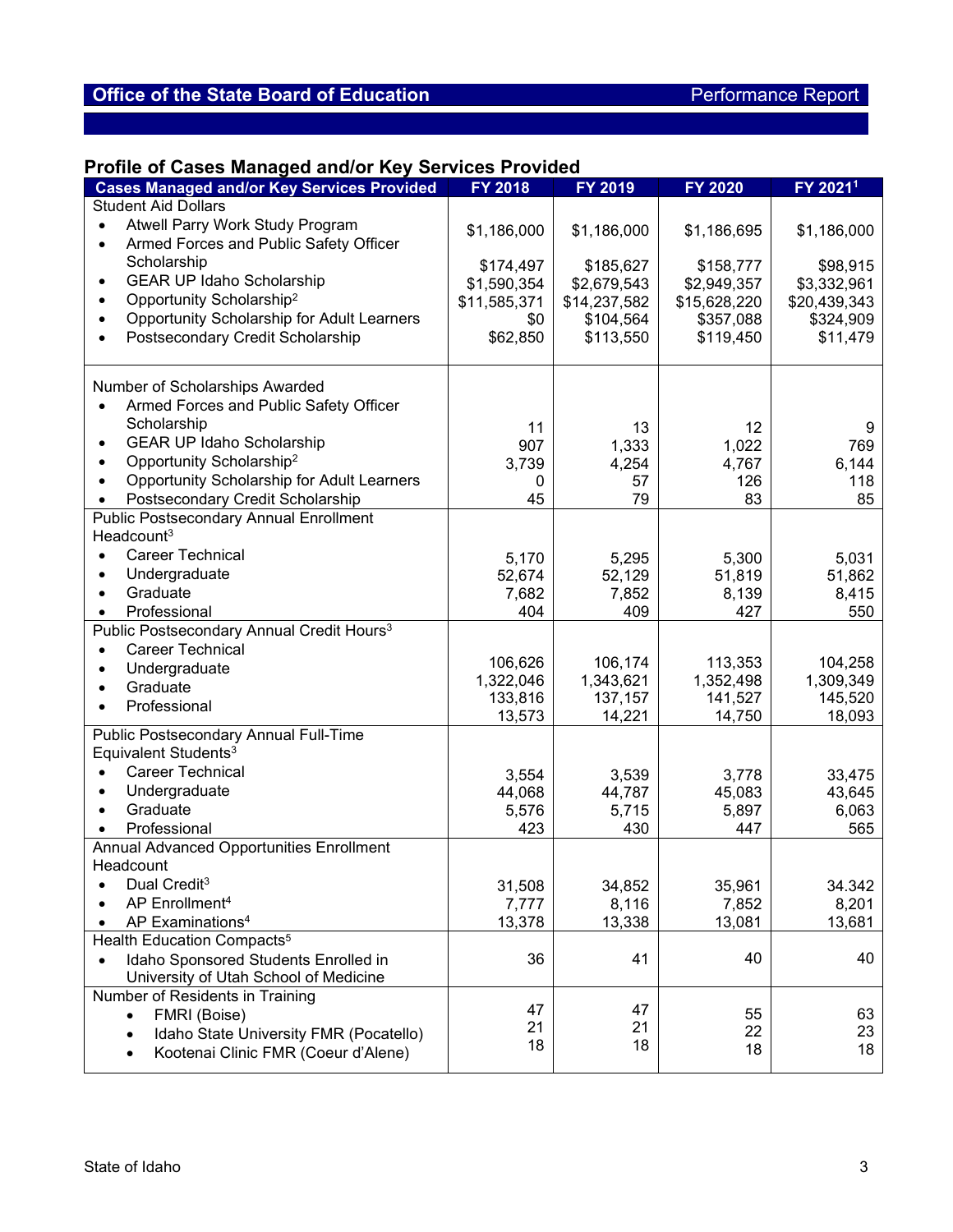### **Office of the State Board of Education Performance Report**

| <b>Cases Managed and/or Key Services Provided</b>                                                | <b>FY 2018</b>                       | <b>FY 2019</b>                       | <b>FY 2020</b>                       | FY 2021 <sup>1</sup>                 |
|--------------------------------------------------------------------------------------------------|--------------------------------------|--------------------------------------|--------------------------------------|--------------------------------------|
| <b>College Entrance Exams:</b>                                                                   |                                      |                                      |                                      |                                      |
| Number of Public School Seniors that Took<br>the ACT During Their High School Years <sup>6</sup> | 7,352                                | 6,392                                | $3,550^6$                            | 2,219                                |
| Number of Public School Seniors That Took<br>the SAT During Their High School Years <sup>4</sup> | 19,832                               | 20,739                               | N/A                                  | 20,624                               |
| Postsecondary Employee FTE7                                                                      |                                      |                                      |                                      |                                      |
| Faculty                                                                                          | 1,850.20                             | 1,900.68                             | 1.917.02                             | 1.937.22                             |
| Executive/Administrative<br>$\bullet$                                                            | 129.19                               | 127.32                               | 133.98                               | 139.49                               |
| Managerial/Professional<br>$\bullet$                                                             | 1,167.00                             | 1,220.79                             | 1,336.05                             | 1,446.70                             |
| Classified<br>$\bullet$                                                                          | 1,364.99                             | 1,415.81                             | 1.363.31                             | 1,348.39                             |
| Percent of first-time, full-time freshman graduating<br>within 100% of time:                     | 2016 2-Yr Cohort<br>2014 4-Yr Cohort | 2017 2-Yr Cohort<br>2015 4-Yr Cohort | 2018 2-Yr Cohort<br>2016 4-Yr Cohort | 2018 2-Yr Cohort<br>2016 4-Yr Cohort |
| Two-year Institution                                                                             | 15.3%                                | 18.6%                                | 17.5%                                | 20.4%                                |
| Four-year Institution<br>$\bullet$                                                               | 27.3%                                | 28.1%                                | 32.9%                                | 33.8%                                |

<sup>1</sup> Preliminary numbers for most recent year, subject to change.

2 Excludes students who were initially awarded a scholarship but received no actual funds due to tuition and fees being met by other grant or scholarship sources. Awarded dollars from fiscal reporting will not match publication reporting on annual academic years awards due to variant capture periods.

<sup>3</sup> State Postsecondary Student Enrollment Report (PSR), Annual.

<sup>4</sup> College Board: SAT data from Idaho SAT Suite of Assessments Annual Report; AP data from AP Program Participation and Performance Data

5WWAMI enrolled students reported in University of Idaho WWAMI Performance Report.

<sup>6</sup> ACT, Inc.: ACT State Profile Report.

7Four-year institutions; Boise State University, Idaho State University, Lewis-Clark State College, and the University of Idaho; excluding adjuncts (who are contracted, non-benefitted employees with variable class load).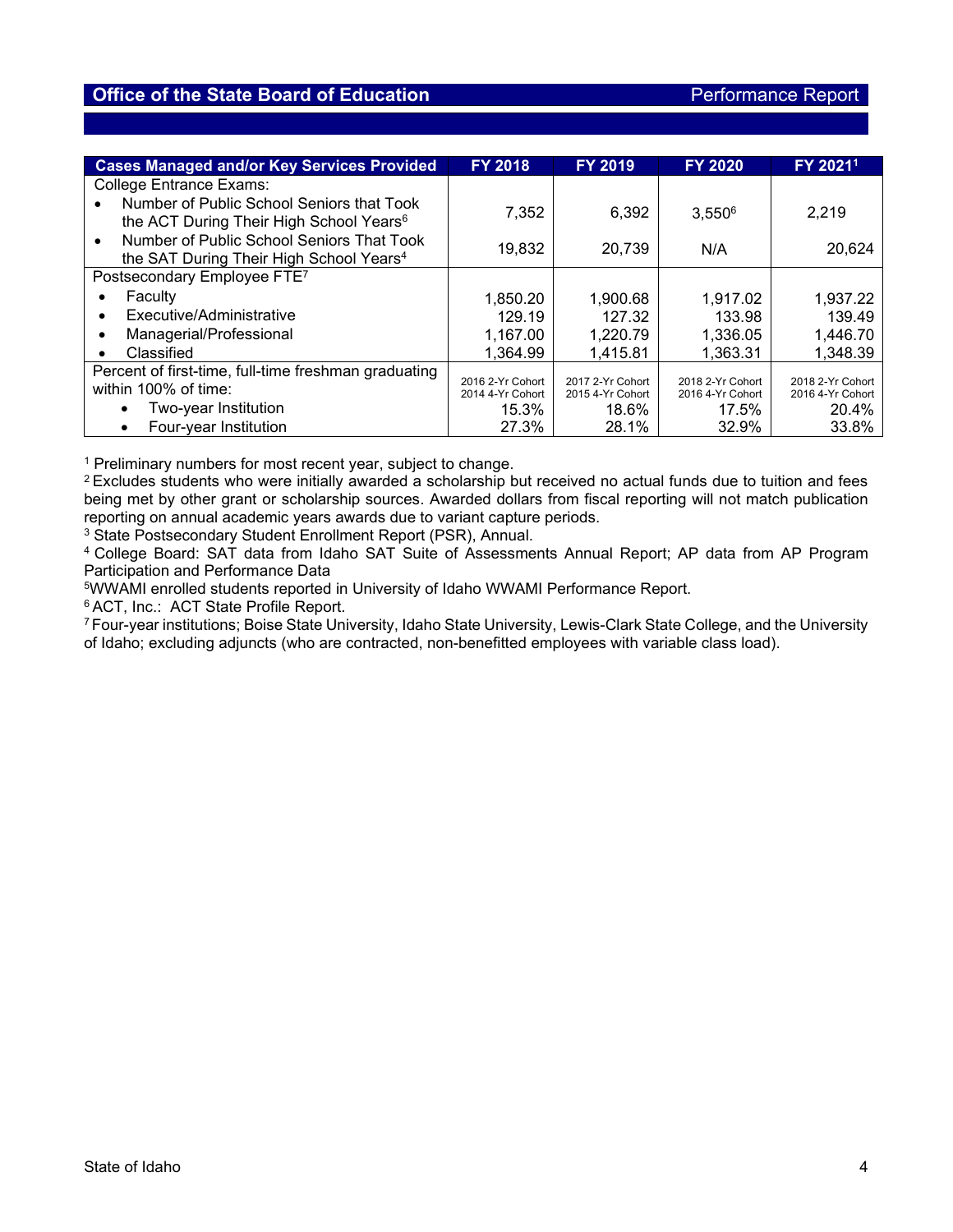# *Part II – Performance Measures*

| <b>Performance Measure</b>                                                                                        |        |                          |                      |                      | FY 2018 FY 2019 FY 2020 FY 20211 FY 2022 |                      |  |
|-------------------------------------------------------------------------------------------------------------------|--------|--------------------------|----------------------|----------------------|------------------------------------------|----------------------|--|
| <b>Goal 1: EDUCATIONAL SYSTEM ALIGNMENT</b>                                                                       |        |                          |                      |                      |                                          |                      |  |
| Ensure that all components of the educational system are integrated and coordinated to maximize opportunities for |        |                          |                      |                      |                                          |                      |  |
| all students.                                                                                                     |        |                          |                      |                      |                                          |                      |  |
| Percent of postsecondary first time freshmen who<br>1.                                                            |        | Class of                 | Class of             | Class of             | Class of                                 |                      |  |
| graduated from an Idaho high school in the                                                                        | actual | 2017<br>40% <sup>5</sup> | 2018<br>36%5         | 2019<br>34%          | 2020<br>28%                              |                      |  |
| previous year requiring remedial education in math                                                                |        | 19%5                     | 17%5                 | 15%                  | 14%                                      |                      |  |
| and language arts.                                                                                                |        | Less than                | Less than            | Less than            | Less than                                | Less than            |  |
| Two-year Institution                                                                                              |        | 55%                      | 55%                  | 55%                  | 55%                                      | 55%                  |  |
| Four-year Institution                                                                                             | target | Less than                | Less than            | Less than            | Less than                                | Less than            |  |
| Goal 1 Objective B II                                                                                             |        | 20%                      | 20%                  | 20%                  | 20%                                      | 20%                  |  |
| <b>Performance Measure</b>                                                                                        |        |                          | FY 2018 FY 2019      | <b>FY 2020</b>       | FY 2021                                  | <b>FY 2022</b>       |  |
| <b>Goal 2: EDUCATIONAL READINESS</b>                                                                              |        |                          |                      |                      |                                          |                      |  |
| Provide a rigorous, uniform, and thorough education that empowers students to be lifelong learners and prepares   |        |                          |                      |                      |                                          |                      |  |
| all students to fully participate in their community and postsecondary and workforce opportunities.               |        |                          |                      |                      |                                          |                      |  |
| High School Cohort Graduation Rate<br>2.                                                                          |        | Class of<br>2018         | Class of<br>2019     | Class of<br>2020     | Class of<br>2021                         |                      |  |
|                                                                                                                   | actual | 80.6%                    | 80.7%                | 82.1%                | N/A                                      |                      |  |
|                                                                                                                   | target | 84.8%                    | 87.3%                | 89.9%                | 89.9%                                    | 92.4%                |  |
| Goal 2 Objective A III                                                                                            |        | Class of                 | Class of             | Class of             | Class of                                 |                      |  |
| 3.<br>Percentage of Idaho high school graduates                                                                   |        | 2018                     | 2019                 | 2020                 | 2021                                     |                      |  |
| meeting college placement/entrance exam college<br>readiness benchmarks.                                          | actual | 34% <sup>2</sup>         | 35% <sup>2</sup>     | 37%6                 | 42%6                                     |                      |  |
| <b>ACT</b>                                                                                                        |        | 33%                      | 32%                  | 32%                  | N/A                                      |                      |  |
| SAT <sup>3</sup>                                                                                                  |        |                          |                      |                      |                                          |                      |  |
| Goal 2 Objective A IV                                                                                             | target | 60%<br>60%               | 60%<br>60%           | 60%<br>60%           | 60%<br>60%                               | 60%<br>60%           |  |
| Percent of high school graduates who enroll in a<br>4.                                                            |        | Class of                 | Class of             | Class of             | Class of                                 |                      |  |
| postsecondary institution within 12 months of                                                                     | actual | 2017                     | 2018                 | 2019                 | 2020                                     |                      |  |
| graduation.                                                                                                       |        | 53%                      | 52%                  | 49%                  | N/A                                      |                      |  |
|                                                                                                                   |        | 60% of                   | 60% of               | 60% of               | 60% of                                   | 60% of               |  |
|                                                                                                                   | target | Idaho High<br>School     | Idaho High<br>School | Idaho High<br>School | Idaho High<br>School                     | Idaho High<br>School |  |
| Goal 2 Objective A VII                                                                                            |        | Graduates                | Graduates            | Graduates            | Graduates                                | Graduates            |  |
| <b>Performance Measure</b>                                                                                        |        |                          | FY 2018 FY 2019      | <b>FY 2020</b>       | <b>FY 2021</b>                           | <b>FY 2022</b>       |  |
| <b>Goal 3: EDUCATIONAL ATTAINMENT</b>                                                                             |        |                          |                      |                      |                                          |                      |  |
| Ensure Idaho's public colleges and universities will award enough degrees and certificates to meet the education  |        |                          |                      |                      |                                          |                      |  |
| and forecasted workforce needs of Idaho residents necessary to survive and thrive in the changing economy.        |        |                          |                      |                      |                                          |                      |  |
| 5.<br>Percentage of new full-time degree-seeking                                                                  |        | 56%                      | 55%                  | 54%                  | 58%                                      |                      |  |
| students who return (or who graduate) for second                                                                  | actual | 61%                      | 65%                  | 57%                  | 63%                                      |                      |  |
| year in an Idaho postsecondary public institution.                                                                |        |                          |                      |                      |                                          |                      |  |
| Two-year Institution, New Student                                                                                 | target | 75%                      | 75%                  | 75%                  | 75%                                      | 75%                  |  |
| Two-year Institution, Transfer<br>$\bullet$                                                                       |        | 74%                      | 75%                  | 74%                  | 75%                                      |                      |  |
| Four-year Institution, New Student<br>$\bullet$                                                                   | actual | 76%                      | 76%                  | 75%                  | 76%                                      |                      |  |
| Four-year Institution, Transfer                                                                                   |        |                          |                      |                      |                                          |                      |  |
| Goal 3 Objective A III                                                                                            | target | 85%                      | 85%                  | 85%                  | 85%                                      | 85%                  |  |